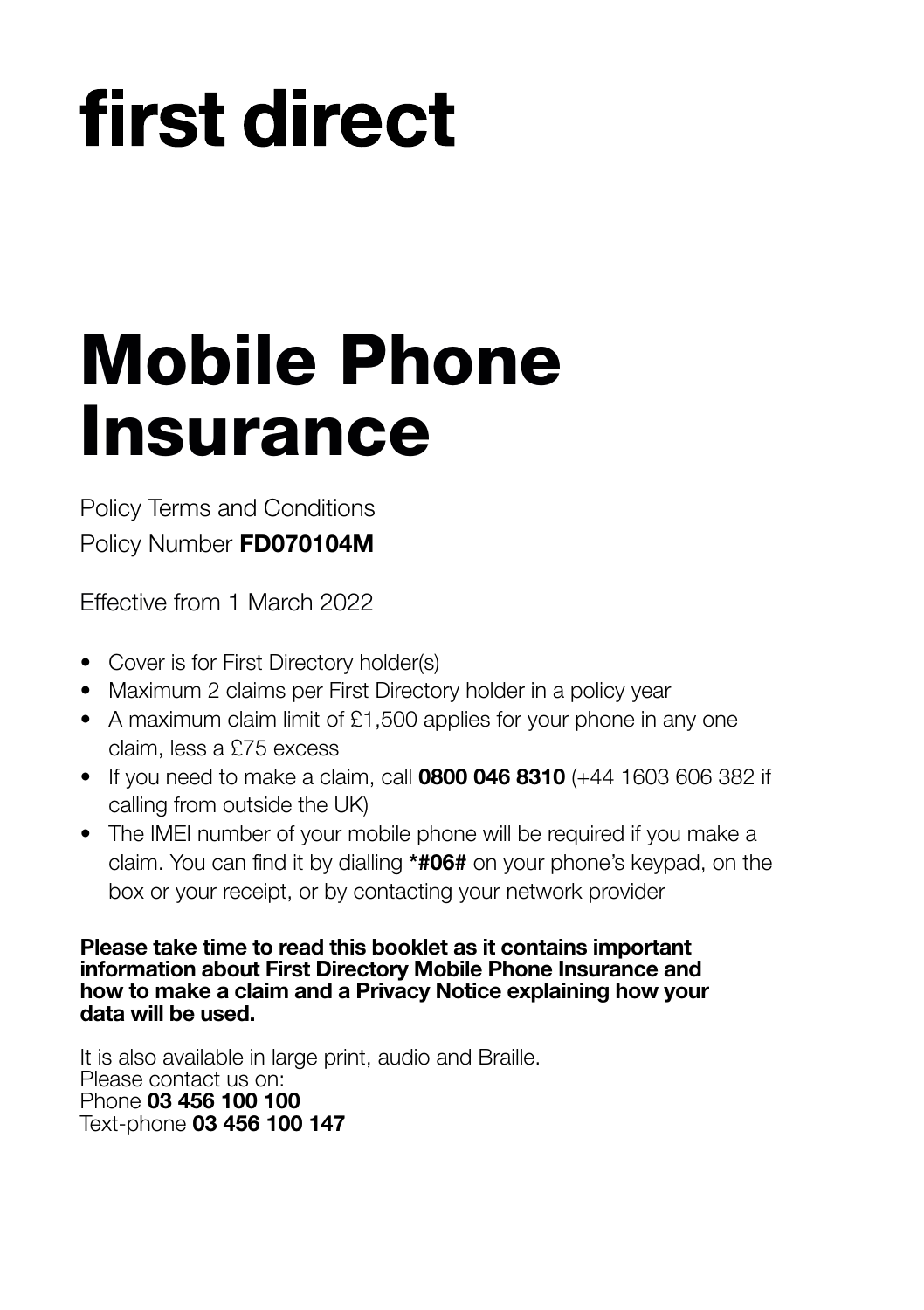## **First Directory Mobile Phone Insurance: Policy Terms and Conditions**

## **1. Introduction**

 These are the terms and conditions for your First Directory Mobile Phone Insurance policy, underwritten by Aviva Insurance Limited ('we/us/our'), Registered in Scotland No. 2116. Registered Office: Pitheavlis, Perth PH2 0NH. Authorised by the Prudential Regulation Authority and regulated by the Financial Conduct Authority and the Prudential Regulation Authority.

 These terms and conditions give you full details of what is covered, what is not covered and the limits and conditions that apply – you should read them and keep them in a safe place. If you fail to comply with these terms and conditions, we may refuse cover in the event of a claim.

#### **Do I need to register my mobile phone?**

 If you wish, you can register your phone and its IMEI number with us, which will make it quicker and easier if you need to make a claim; to do this just visit **firstdirect.com/ mobileinsurance** or call us on **0800 046 8310** (+44 1603 606 382 if calling from abroad). You can find your IMEI number by dialling **\*#06#** on your phone's keypad, on the box or receipt for your phone, or by contacting your network provider. Don't worry – you're covered whether you've registered or not, but you will need your IMEI number to claim.

## **2. Period of Cover**

 Mobile Phone Insurance is available to you as a First Directory holder (the person(s) named on the **first direct** 1st Account from which the monthly fee is deducted). Your cover will begin as soon as you become a First Directory holder, or 1 November 2018, whichever is later. This cover will end with effect from the first date on which any of the following happen:

- You cease to be a resident of the UK, Channel Islands or the Isle of Man;
- You are no longer a First Directory holder;
- You are known to be, or reasonably suspected by us to be, acting fraudulently;
- **first direct** removes this cover as a benefit of First Directory.

## **3. Meeting your needs**

 This product is designed to offer protection in the event of unexpected incidents. It meets the demands and needs of those who wish to insure their mobile phone against damage, breakdown, theft and loss.

## **4. Your Cover – what you need to know**

 This cover is for the phones you own (including phone contracts where you will become the owner at the end of the contract, or where you are contractually responsible for any damage to the phone). If your First Directory is in joint names, cover is also provided for phones the other First Directory holder owns. There is no cover for phones that you own as an employer, or that are owned by your employer.

#### **IMPORTANT**:

- 1. We will pay a maximum of two claims for each First Directory holder in each policy year, which commences from the date your cover begins as detailed in section **2. Period of cover**, and every 12 months thereafter until the cover ends. You'll pay a contribution of **£75** for each successful claim you make – this is called the excess, and we'll collect it from you before replacing your phone.
- 2. You'll need to make a separate claim for each phone, even if multiple phones are affected in the same incident.
- 3. Cover is limited to phones that:
	- a. are the manufacturer's standard design and specification;
	- b. have SIM card capability and are able to make and receive telephone calls and SMS messages when connected to a mobile phone network;
	- c. cannot be used as a satellite phone; and
	- d. have not been manufactured wholly or partly from precious or semi-precious metals, stones or crystals.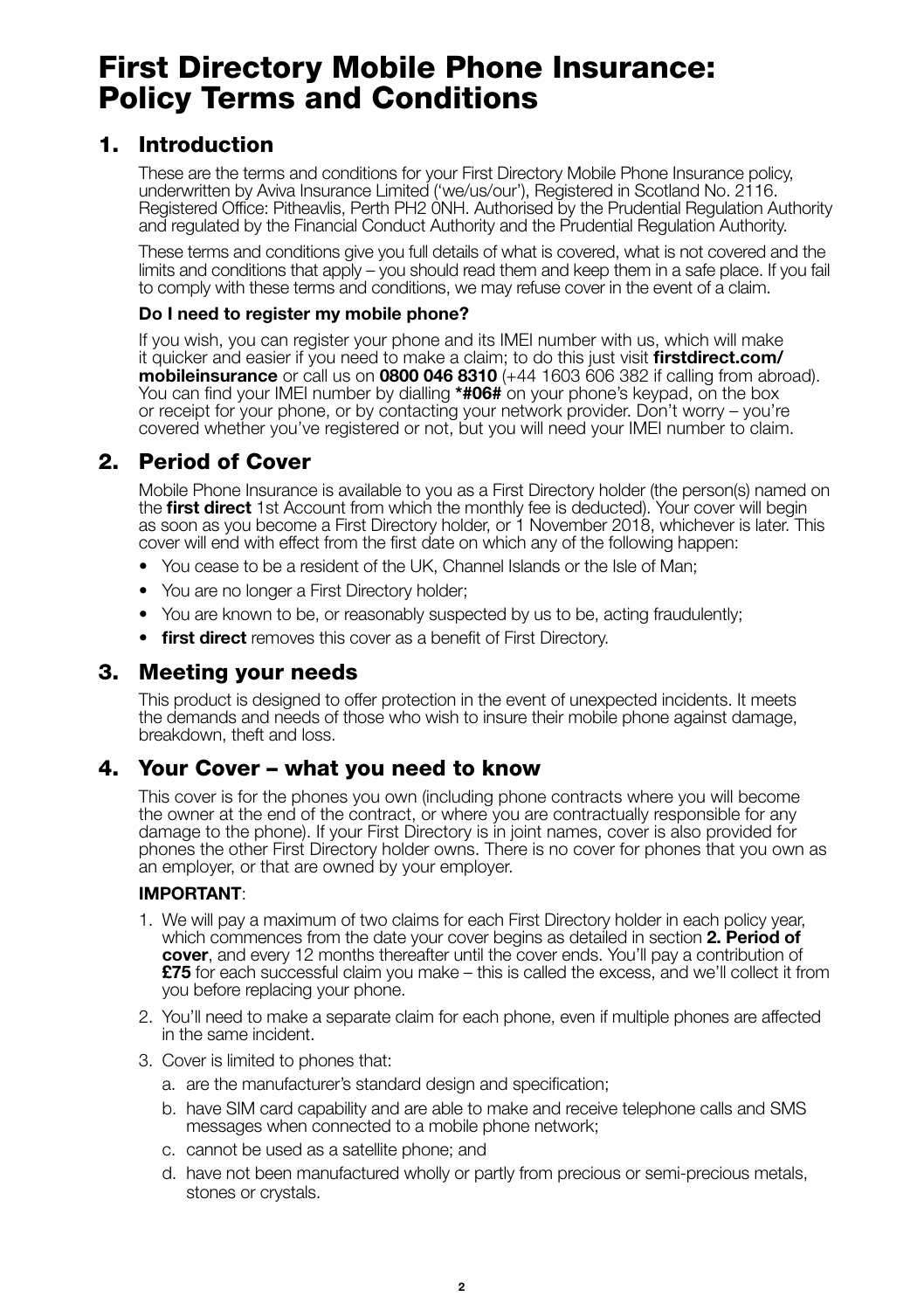#### **What is covered?**

| <b>Cover</b>                             | <b>Included</b>                                                                                                                                                                                                                                                                                                                                                                                                                                                                                                                                                                                                                                                                                                                                                                                                                                                                                                                                                                                                                                                                                            | <b>Excess</b><br><b>Applicable</b> | <b>Maximum we'll</b><br>pay for a single<br>claim                   |
|------------------------------------------|------------------------------------------------------------------------------------------------------------------------------------------------------------------------------------------------------------------------------------------------------------------------------------------------------------------------------------------------------------------------------------------------------------------------------------------------------------------------------------------------------------------------------------------------------------------------------------------------------------------------------------------------------------------------------------------------------------------------------------------------------------------------------------------------------------------------------------------------------------------------------------------------------------------------------------------------------------------------------------------------------------------------------------------------------------------------------------------------------------|------------------------------------|---------------------------------------------------------------------|
| Damage,<br>breakdown,<br>theft, and loss | During the period of cover, we'll replace<br>$\bullet$<br>your phone if it:<br>is damaged (sudden and<br>unexpected damage that affects the<br>way the phone works - including a<br>cracked screen, liquid damage, or<br>a deliberate act by someone other<br>than you); or<br>suffers a breakdown due to an<br>internal fault happening after<br>the manufacturer's warranty or<br>a warranty provided as part of a<br>previous claim, has expired; or<br>is lost or stolen<br>We'll also replace your battery and<br>$\bullet$<br>charger if they are damaged, lost or<br>stolen in the same incident as the phone<br>(or if we replace your phone with a<br>different make or model and this means<br>you can no longer use them)<br>Cover applies worldwide, but we can<br>$\bullet$<br>only arrange a replacement phone<br>when you're back in the UK (or Channel<br>Islands or the Isle of Man if you are<br>resident there)<br>The replacement phones we provide are<br>$\bullet$<br>refurbished models which come with a<br>warranty. For more information please<br>see section 5. Making a claim | £75                                | £1,500 (less the<br>excess)                                         |
| <b>Unauthorised</b><br>use               | If we replace your phone following a valid<br>claim for theft or loss, we'll also cover costs<br>that you have to pay due to unauthorised<br>use of your phone in respect of calls, texts<br>and mobile data incurred up to 24 hours after<br>you realise your phone is missing (48 hours<br>if you're abroad). You should report the loss<br>or theft to your network provider as soon as<br>possible, and you'll need to provide us with<br>evidence of the charges.                                                                                                                                                                                                                                                                                                                                                                                                                                                                                                                                                                                                                                     | n/a                                | £1,500 for<br>monthly<br>contracts and<br>£150 for pay as<br>you go |

#### **Helping prevent theft and loss – what we expect from you**

We know that being without your phone is inconvenient – that's why we cover most things that could happen to it. However, your phone is a valuable item and it's very attractive to thieves, so we expect you to do what you can to prevent your phone from being lost or stolen.

#### **Always keep your phone in your possession or in a safe place when you're away from home to prevent a person you don't know taking it without you seeing them or being able to stop them.**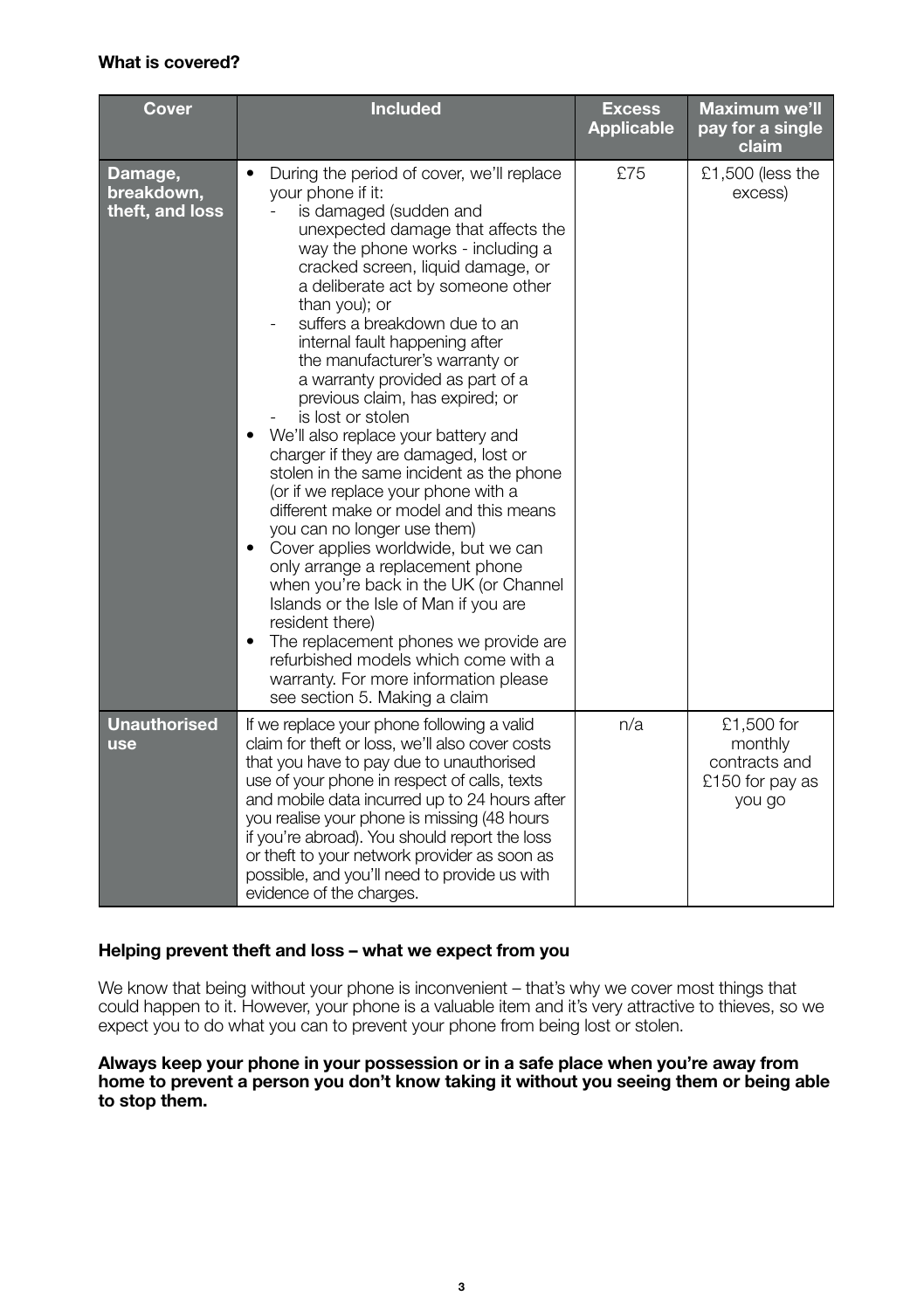Whilst we'll always consider the individual circumstances of claims for theft and loss, the following examples are intended to highlight the level of care we expect you to take in looking after your phone:

| In a restaurant while<br>you go to the bar | Don't leave your phone on the table. Take it with you or ask a friend to<br>look after it.                                                                                                                 |
|--------------------------------------------|------------------------------------------------------------------------------------------------------------------------------------------------------------------------------------------------------------|
| Leaving a parked car                       | Don't leave your phone in view. Take it with you or place it out of sight<br>of anyone looking in, preferably in the glove box or a concealed storage<br>compartment, and make sure the vehicle is locked. |
| By the pool or at the<br>beach             | Don't leave your phone under a towel or in a bag on a sun lounger<br>while you go swimming. Leave it locked in your room, preferably in a<br>safe, or ask a friend to look after it.                       |
| In the gym                                 | Don't leave it lying around in the changing room. Secure it in a locker or<br>take it with you.                                                                                                            |
| In the workplace                           | Don't leave it on a counter or desk. Lock your phone away or put it out<br>of sight.                                                                                                                       |
| Everywhere you go                          | Avoid handing over your phone to a person you don't know, eq<br>someone offering to take your picture, or asking to borrow your phone<br>to make a call.                                                   |

## **What is not covered**

- 1. Theft or loss of your phone where the circumstances of the claim suggest you have deliberately put the phone at risk (the examples above help to explain what this means).
- 2. Theft from an unattended vehicle unless the vehicle was locked and the phone concealed from view.
- 3. Any claim where you do not provide the IMEI number or the IMEI number you provide has previously been recorded as lost or stolen.
- 4. The first £75 of each and every successful claim (the excess).
- 5. Any claim for damage, breakdown, theft, or loss which occurred before 1 November 2018 or the date you became a First Directory holder (whichever is later).
- 6. Any claim for a phone owned by your employer, or any claim for a phone you own as an employer.
- 7. Information stored on the phone such as photos, data, apps and music and/or the recompilation, reinstallation or retrieval of data.
- 8. Any loss related to you being unable to use your phone.
- 9. Cosmetic enhancements you've made to your phone, for example plating or embellishment with precious metals, stones or crystals.
- 10. Replacement of any accessories used with or attached to your mobile phone, other than the battery and/or charger if they are damaged, lost or stolen in the same incident as the phone, or we have replaced your phone with a different make or model and this means you can no longer use them.
- 11. Any claim for a tablet or other portable electronic device that is not a mobile phone.
- 12. Financial loss you suffer because of your phone being used to access your bank account or mobile wallet, including the unauthorised use of contactless payment methods attached to your phone.
- 13. Cosmetic damage to the surface of the phone such as scratches and dents that don't affect how the phone works.
- 14. Any claim following damage or breakdown:
	- a. you've caused deliberately;
	- b. caused by having the phone repaired by someone other than the manufacturer or one of their authorised repair agents;
	- c. caused by technical modifications made to the phone by someone other than the manufacturer;
	- d. caused by misuse or failure to follow the manufacturer's instructions;
	- e. caused by the use of software or accessories not approved by the manufacturer; or
	- f. caused by virus, malware or similar malicious code introduced through a network or downloaded software.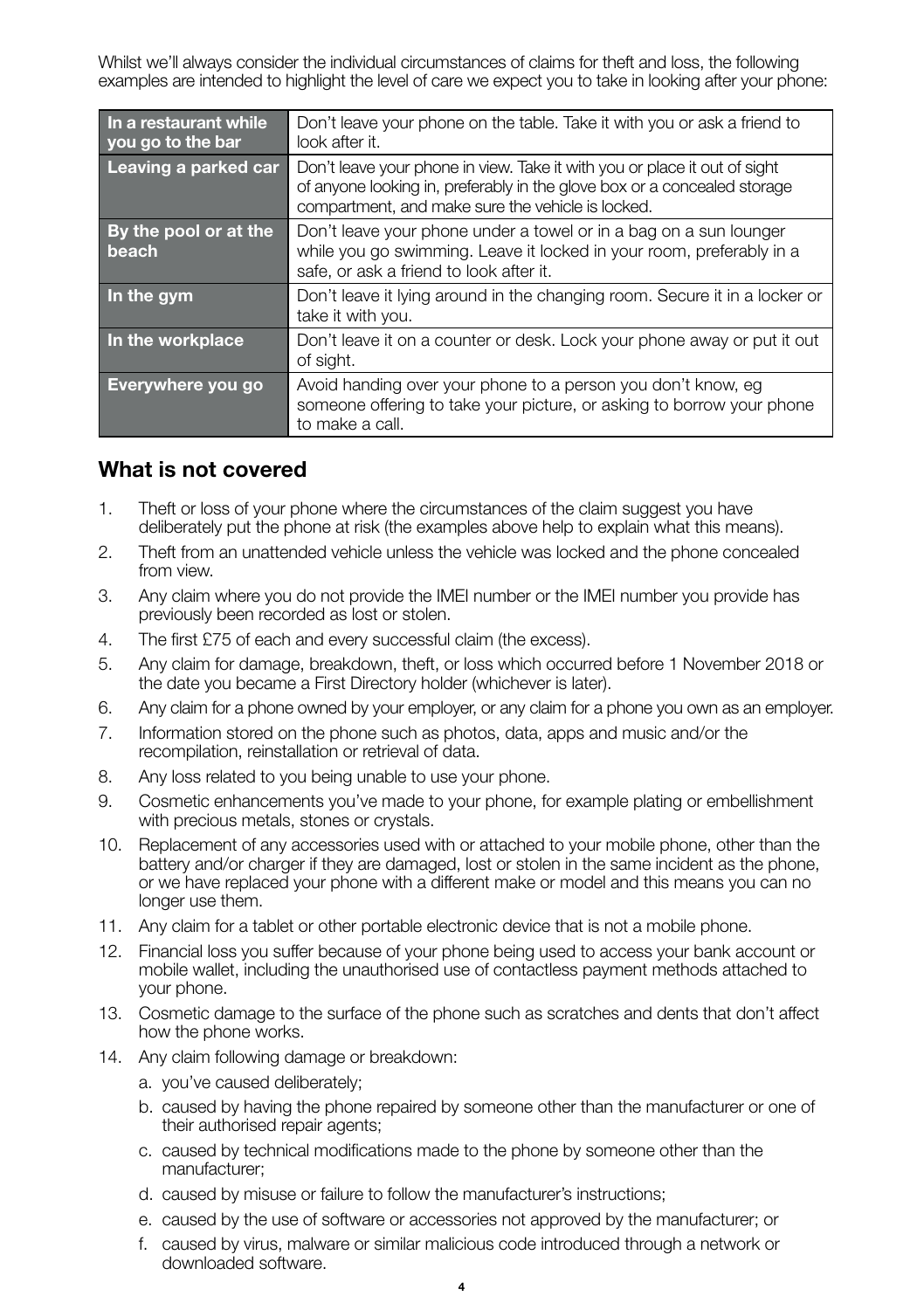- 15. Any damage or breakdown that is covered by either the manufacturer's warranty or the warranty provided as part of a previous claim. Or a claim that is the result of a manufacturer's defect or recall of your phone.
- 16. Any claim caused because of your phone being confiscated by an authority such as the police or border control.
- 17. The costs of any unauthorised use incurred after 24 hours of you discovering the phone is missing (48 hours if you are abroad at the time of the loss or theft).
- 18. Any claim where you have failed or refused to provide documents or other information necessary to support and/or verify your claim.
- 19. Any consequence whatsoever which is the direct or indirect result of any of the following, or anything connected with any of the following, whether or not such consequence has been contributed to by any other cause or event:
	- a. war, invasion, act of foreign enemy, hostilities or a warlike operation or operations (whether war be declared or not), civil war, rebellion, revolution, insurrection, civil commotion assuming the proportions of or amounting to an uprising, military or usurped power;
	- b. terrorism;
	- c. any action taken in controlling, preventing, suppressing or in any way related to a. and b. above.

## **5. Making a Claim**

#### **What you need to do**

 Please contact us as soon as you can when you discover theft, loss, damage, or breakdown. Visit **firstdirect.com/mobileinsurance** or call **0800 046 8310** (+44 1603 606 382 if calling from outside the UK).

| <b>Your Excess</b>        | • You'll be asked to pay a contribution of $£75$ for each successful claim – this is<br>called the policy excess and it must be paid before we replace your phone.                                                                                                                                                                                                                                                                                                              |  |  |
|---------------------------|---------------------------------------------------------------------------------------------------------------------------------------------------------------------------------------------------------------------------------------------------------------------------------------------------------------------------------------------------------------------------------------------------------------------------------------------------------------------------------|--|--|
| <b>The IMEI</b><br>number | • You will need to confirm the IMEI number of your phone when you make your<br>claim. You can obtain this from your phone by dialling <b>*#06#</b> . You can also<br>find it on the box, your receipt, or by contacting your network provider.                                                                                                                                                                                                                                  |  |  |
| Your phone                | If your claim is for damage or breakdown, to keep your data safe and<br>make sure your phone is replaced as quickly as possible, please complete<br>the following checklist:                                                                                                                                                                                                                                                                                                    |  |  |
|                           | ! Back up your phone                                                                                                                                                                                                                                                                                                                                                                                                                                                            |  |  |
|                           | ! Remove any screen locks and/or passcodes                                                                                                                                                                                                                                                                                                                                                                                                                                      |  |  |
|                           | ! If your phone has a security feature, for example 'Find My iPhone',<br>this needs to be disabled                                                                                                                                                                                                                                                                                                                                                                              |  |  |
|                           | ! Remove and keep any accessories including SIM cards, Micro SD<br>storage cards, and cases<br>! To ensure your data is fully protected, perform a factory reset on<br>your phone before returning it to us                                                                                                                                                                                                                                                                     |  |  |
|                           |                                                                                                                                                                                                                                                                                                                                                                                                                                                                                 |  |  |
|                           | We'll explain this process during your claim and we'll check that all security<br>features have been disconnected before arranging your replacement.                                                                                                                                                                                                                                                                                                                            |  |  |
|                           | We will not be able to send you a replacement until we can confirm the<br>security features have been removed.                                                                                                                                                                                                                                                                                                                                                                  |  |  |
|                           | Your original phone will become our property once we issue a replacement.<br>If you are a resident in the UK, it will be collected when the replacement<br>phone is delivered. If you are a resident of the Channel Islands or the Isle<br>of Man you will need to send us your original phone before we issue a<br>replacement, please contact us on <b>0800 046 8310</b> (+44 1603 606 382 if<br>calling from outside the UK) for details of how to return your mobile phone. |  |  |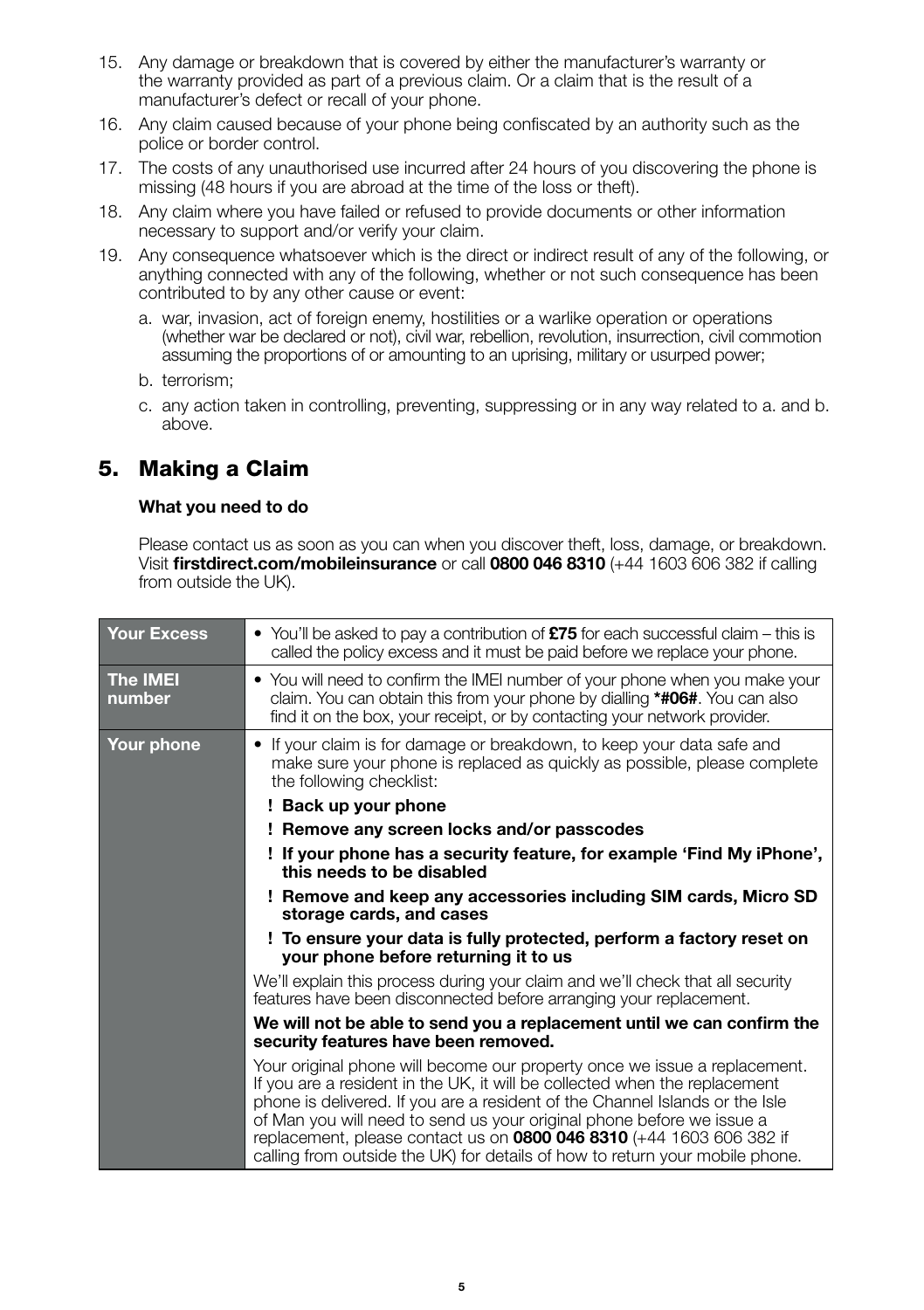| If your phone<br>has been lost<br>or stolen    | If your phone has been lost or stolen you should report the theft or loss<br>to the network provider as soon as possible to limit the costs of any<br>unauthorised use. We will need verification from the network provider that<br>the phone is blacklisted so that no one else can use it.<br>• If your phone has been stolen, you must report it to the police and request<br>a crime reference number (CRN) before the claim is submitted. You will be<br>required to provide the CRN to substantiate the claim. If a CRN cannot be<br>obtained, please call us on 0800 046 8310 (+44 1603 606 382 if calling from<br>outside the UK).<br>• Where a lost or stolen phone is recovered you may keep the replacement<br>phone you were provided with, but the recovered phone must be returned to<br>us. If this happens please call us on 0800 046 8310 (+44 1603 606 382 if<br>calling from outside the UK) for advice on returning the phone.<br>• Please note, we will block the IMEI number of any lost or stolen phone<br>and will monitor this on an on-going basis after your claim has been<br>settled. If we discover the IMEI has been unblocked at a later date, we<br>will investigate this and seek to recover our property.                                                                                                                                                                                                                                                                                                                                                                                                                                                                                                                                                                                                                                                                                                                                                                                                                                                                                                                                                                                                                                                                                                                                 |
|------------------------------------------------|------------------------------------------------------------------------------------------------------------------------------------------------------------------------------------------------------------------------------------------------------------------------------------------------------------------------------------------------------------------------------------------------------------------------------------------------------------------------------------------------------------------------------------------------------------------------------------------------------------------------------------------------------------------------------------------------------------------------------------------------------------------------------------------------------------------------------------------------------------------------------------------------------------------------------------------------------------------------------------------------------------------------------------------------------------------------------------------------------------------------------------------------------------------------------------------------------------------------------------------------------------------------------------------------------------------------------------------------------------------------------------------------------------------------------------------------------------------------------------------------------------------------------------------------------------------------------------------------------------------------------------------------------------------------------------------------------------------------------------------------------------------------------------------------------------------------------------------------------------------------------------------------------------------------------------------------------------------------------------------------------------------------------------------------------------------------------------------------------------------------------------------------------------------------------------------------------------------------------------------------------------------------------------------------------------------------------------------------------------------------------|
| <b>Information to</b><br>support your<br>claim | You may be required to provide information, documents or receipts<br>reasonably necessary to support and/or verify the claim, including proof<br>of ownership. This may include providing information in writing and/or<br>through a telephone interview with a claims investigator. You should refer<br>to section 9. Data Protection for further details on how we will use personal<br>information.<br>If claiming for unauthorised use, you must provide evidence of the charges.                                                                                                                                                                                                                                                                                                                                                                                                                                                                                                                                                                                                                                                                                                                                                                                                                                                                                                                                                                                                                                                                                                                                                                                                                                                                                                                                                                                                                                                                                                                                                                                                                                                                                                                                                                                                                                                                                        |
| Replacement<br>phones                          | • We'll always try to provide you with the same make and model of phone,<br>although it might be a different colour. In the unlikely event that we don't<br>have your phone in stock, we'll offer you an alternative phone. This will be<br>of at least equivalent technical specification but may be a different make,<br>model or operating system or have different features and functions. In the<br>unlikely event that we are unable to source a suitable replacement, we<br>may at our sole discretion, make a settlement in vouchers or cash up to a<br>maximum of $£1,500$ (less the excess), based upon the price you paid or<br>the current retail value of the phone, whichever is less.<br>Our replacement phones are refurbished models which come with a<br>$\bullet$<br>warranty. The warranty will match either the period of time you had left on<br>your original phone's manufacturer's warranty or 12 months, whichever<br>is greater. The warranty does not form part of the contract of insurance.<br>Repairs under this warranty do not affect your insurance claims limit and<br>there is no excess to pay. In the unlikely event that your replacement phone<br>develops a fault, please call us on <b>0800 046 8310</b> (+44 1603 606 382 if<br>calling from outside the UK). The team will guide you through some checks<br>and if the issue cannot be resolved over the phone, they will arrange for<br>your phone to be returned for repair.<br>• All refurbished stock will be in an 'as new' condition. In the unlikely<br>event that the replacement phone you receive has cosmetic damage<br>when you receive it, you must notify us within 72 hours of accepting the<br>delivery. If you notify us later than this, we may deem the damage to have<br>occurred after the phone was received by you. Cosmetic damage to the<br>replacement phone we have provided you with is not covered under the<br>warranty.<br>Replacement phones will not include any stored information you added<br>to your original phone, including (but not limited to) any data, downloads,<br>videos, music, or applications.<br>Where the phone is replaced in accordance with these terms and conditions,<br>you will receive information on how to contact our technical support service<br>for assistance in setting up your handset, should you need it. |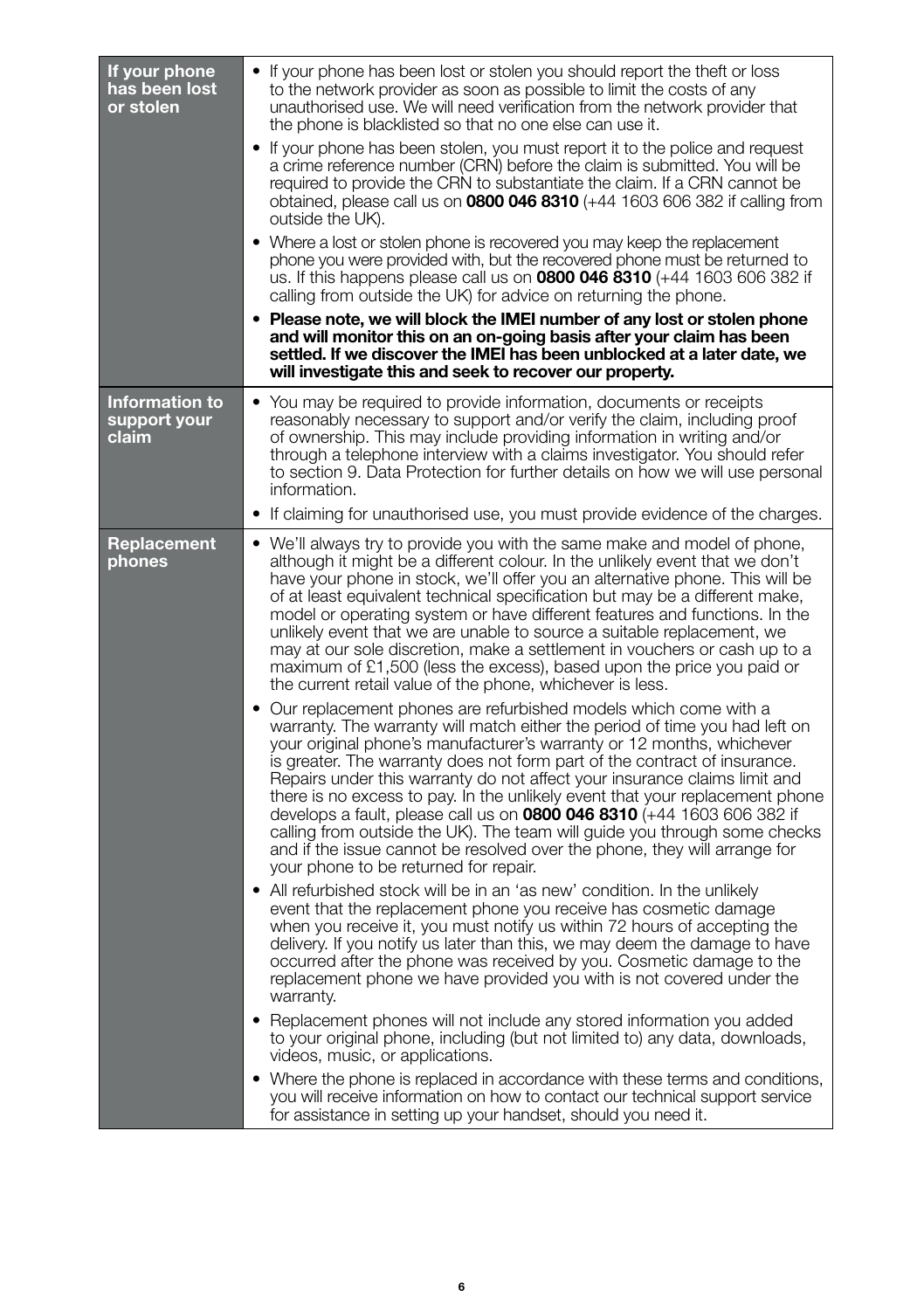## **6. Other Information you need to know**

#### **General Conditions**

- 1. You must take reasonable care to provide complete and accurate answers to the questions we ask when you take out and make changes to your policy, and when you make a claim.
- 2. You cannot transfer your rights under this policy. A person, partnership (whether limited or not) or company who is not insured under the policy has no rights under this policy to enforce any of its terms whether under statute or otherwise.
- 3. We may take proceedings at our own expense and for our own benefit, in your name, to recover any payment we have made under this policy.
- 4. If, at the time of an incident which results in a claim under this policy, there is any other insurance covering the same loss, we are entitled to approach that insurer for a contribution towards the claim.
- 5. Where you fail to co-operate with us or provide us with information or documentation we reasonably require, and this affects our ability to process a claim or defend our interests we will not pay the claim and we will pass details to **first direct** which may, at its discretion, cancel First Directory.

#### **Changes to your policy**

 We may, at any time and after taking a fair and reasonable view, make changes to your policy cover and/or terms and conditions of insurance to:

- a. reflect changes in our expectation of the future cost of providing cover and administering your policy;
- b. reflect changes (affecting us or your policy) in the law, regulation or the interpretation of law or regulation;
- c. reflect decisions or recommendations of an Ombudsman, regulator or similar person, or any code of practice, with which we intend to comply; and/or
- d. make them clearer and fairer to you or to rectify any mistakes that may be discovered in due course.

 Changes will be notified to you in writing at least 30 days before they become effective. Policy cover may be increased or decreased. If **first direct** decides to remove Mobile Phone Insurance from First Directory or change to another insurance provider, you will be given at least 30 days' notice in writing. If you do not accept the changes you can cancel First Directory in accordance with the procedure set out in the section titled **5. Making changes** of the First Directory Terms and Conditions.

#### **Cancellation – your right to cancel**

 This cover is part of First Directory and cannot be cancelled in isolation. If you wish to cancel this insurance, you will need cancel First Directory, which you may do by contacting **first direct** on **03 456 100 100**.

#### **Choice of Law**

 This agreement is governed by the laws of England and Wales, except where you and we agree otherwise or where at the date of the contract you are resident in Scotland, Northern Ireland, the Isle of Man, or the Channel Islands, in which case the laws of that country will apply.

#### **Telephone Call Charges and Recording**

 Calls to 0800 numbers are free from UK landlines and mobiles. The cost of calls to 01, 02 and 03 prefixed numbers are charged at national call rates (charges may vary dependent on your network provider) and are usually included in inclusive minute plans from landlines and mobiles.

 To help us continually improve our service, and for your and our joint protection telephone, calls may be recorded and/or monitored.

#### **Use of Language**

 Unless otherwise agreed, the contractual terms and conditions and other information relating to this contract will be in English.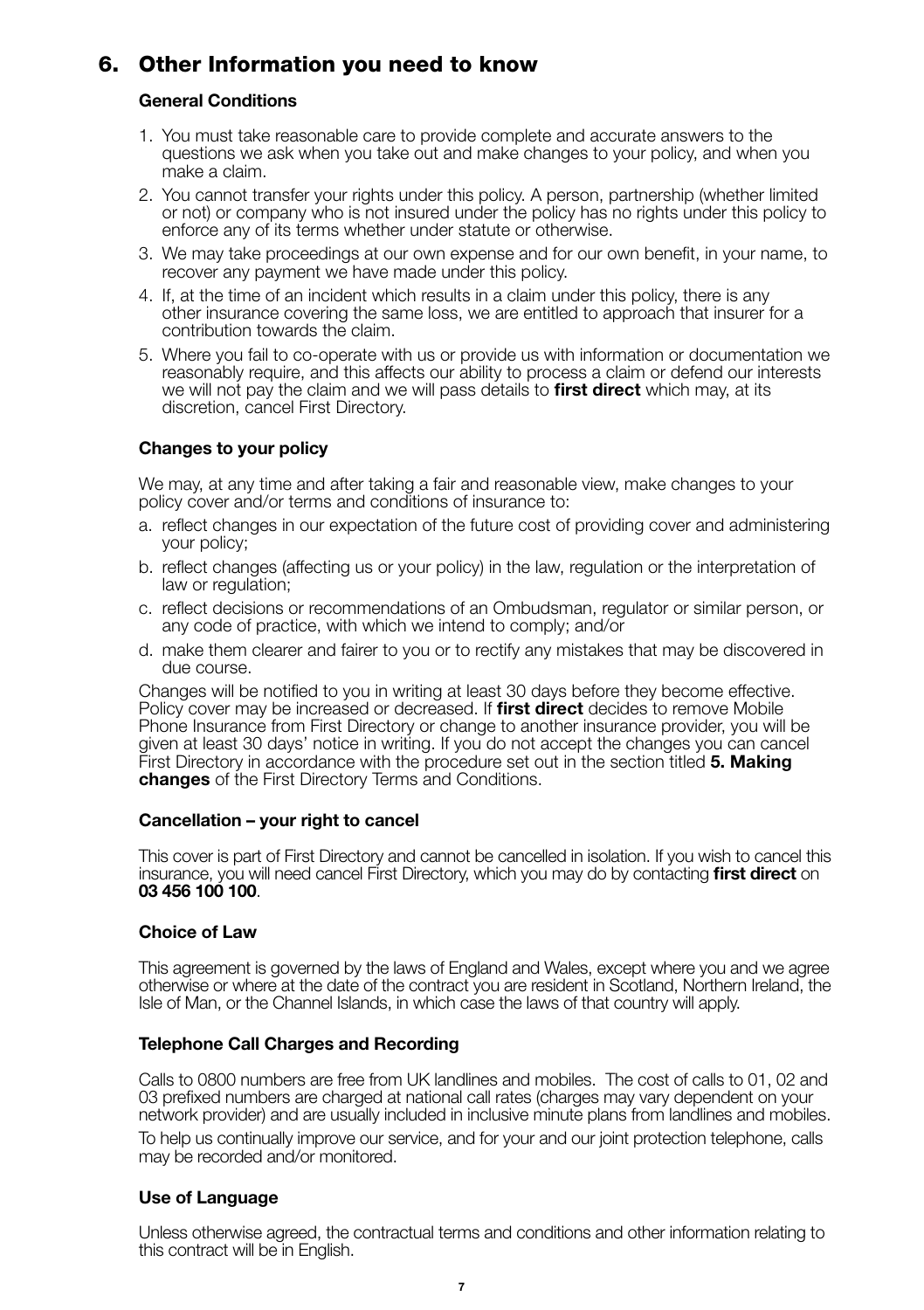## **7. Complaints Procedure**

#### **Sales and Service**

 If you have any cause for dissatisfaction regarding the administration of First Directory or about the way in which the policy was sold, please give **first direct** a call on **03 456 100 100** or using the contact details on **firstdirect.com**.

### **Mobile Phone Insurance**

#### **Our Promise of Service**

 Our goal is to give excellent service to all our customers but we recognise that things do go wrong occasionally. We take all complaints we receive seriously and aim to resolve all our customers' problems promptly. To ensure that we provide the kind of service you expect we welcome your feedback. We will record and analyse your comments to make sure that we continually improve the service we offer.

#### **What will happen if you complain**

- We will acknowledge your complaint promptly.
- We aim to resolve all complaints as quickly as possible.

 Most of our customers' concerns can be resolved quickly but occasionally more detailed enquiries are needed. If this is likely, we will contact you with an update within 10 working days of receipt and give you an expected date of response.

#### **What to do if you are unhappy**

 If you are unhappy with regard to the terms and conditions of this insurance policy or any aspect of the handling of your mobile phone insurance claim we would encourage you, in the first instance, to seek resolution by contacting us:

- By telephone: **0800 046 8310** (+44 1603 606 382 if calling from outside the UK)
- In writing either via **firstdirect.com/mobileinsurance** or by letter addressed to:

 First Directory Aviva Mobile Phone Insurance Aviva 8 Surrey Street Norwich NR1 3GG

 If you are unhappy with the outcome of your complaint you may refer the matter to the Financial Ombudsman Service at:

 The Financial Ombudsman Service Exchange Tower London<sup>-</sup> E14 9SR

Telephone: **0800 023 4567** (free from landlines) or **0300 123 9123**.

Or simply visit their website at **financial-ombudsman.org.uk**

 Whilst we are bound by the decision of the Financial Ombudsman Service, you are not. Following the complaint procedure does not affect your right to take legal action.

## **8. Financial Services Compensation Scheme**

We are members of the Financial Services Compensation Scheme (FSCS). You may be entitled to compensation from this scheme if we cannot meet our obligations, depending on the type of insurance and the circumstances of your claim. For further information about the scheme please visit **fscs.org.uk** or call the FSCS on **020 7741 4100** or **0800 678 1100**.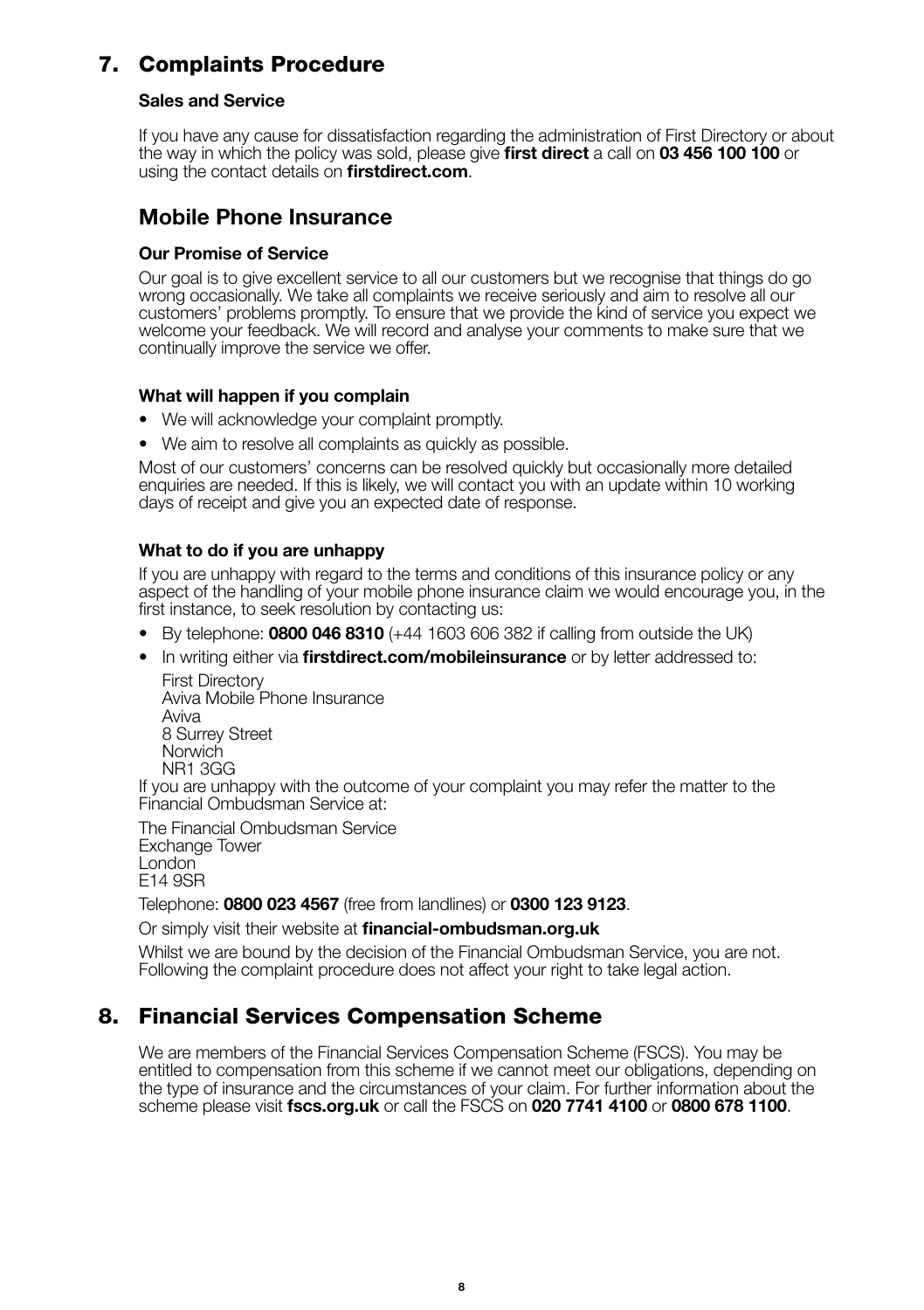## **9. Data Protection**

#### **first direct Privacy Overview**

In this section when we say "we", we mean **first direct**, a division of HSBC UK Bank plc.

 **first direct**'s Privacy Notice explains how we collect, use, disclose, transfer, and store your information, and sets out your rights in relation to your information.

 A copy of **first direct**'s Privacy Notice is available separately and we will inform you when any changes are made to it.

 You can find an overview in your First Directory Terms and Conditions, or the full Privacy Notice at **firstdirect.com** or by asking for a copy by telephone.

#### **Aviva Privacy Notice**

 Aviva Insurance Limited (Aviva) is the insurer of First Directory Mobile Phone Insurance. Aviva collects and uses personal information about you so that they can provide you with a policy that suits your insurance needs. Some of this information may be collected directly from you and some may be collected from other sources including **first direct**, for example, during the sale of the policy. Aviva is the data controller in respect of your personal information that it has received from **first direct**, as distributor, and also in respect of any information that it has collected directly from you or from other sources as set out in its full privacy policy at **aviva.co.uk/privacypolicy**. Additional controllers include any applicable insurers, reinsurers and brokers we use.

 This notice explains the most important aspects of how we use your information but you can get more information about the terms we use and view our full privacy policy at **aviva.co.uk/ privacypolicy** or request a copy by writing to us at Aviva, Freepost, Mailing Exclusion Team, Unit 5, Wanlip Road Ind Est, Syston, Leicester LE7 1PD.

#### **Personal Information Aviva collects and how we will use it**

The Insurer will use personal information collected from you and other sources:

- to provide you with insurance: to administer your policy and handle any claims:
- to support legitimate interests that we have as a business. We need this to:
	- manage arrangements we have with our insurers, reinsurers and brokers we use, and for the detection and prevention of fraud,
	- help us better understand our customers and improve our customer engagement. This includes profiling and customer analytics which allows us to make certain predictions and assumptions about your interests, make correlations about our customers to improve our products and to suggest other products which may be relevant or of interest to customers;
- to meet any applicable legal or regulatory obligations: we need this to meet compliance requirements with our regulators (e.g. Financial Conduct Authority), to comply with law enforcement and to manage legal claims; and
- to carry out other activities that are in the public interest: for example we may need to use personal information to carry out anti-money laundering checks.

 We may also use personal information about other people, for example any joint First Directory holders. If you are providing information about another person we expect you to ensure that they know you are doing so. You might find it helpful to show them this privacy notice.

 The personal information we collect and use will include name, address and date of birth, financial information and details of your mobile phone. If a claim is made we will also collect personal information about the claim from you and any relevant third parties.

 Of course, you don't have to provide us with any personal information, but if you don't provide the information we need we may not be able to proceed with your application or any claim you make.

 Some of the information we use may be provided to us by a third party including **first direct** and HSBC UK Bank Plc. This may include information already held about you and your mobile phones within the Aviva group, including details from previous quotes and claims, information we obtain from publicly available records, our trusted third parties and from industry databases, including fraud prevention agencies and databases.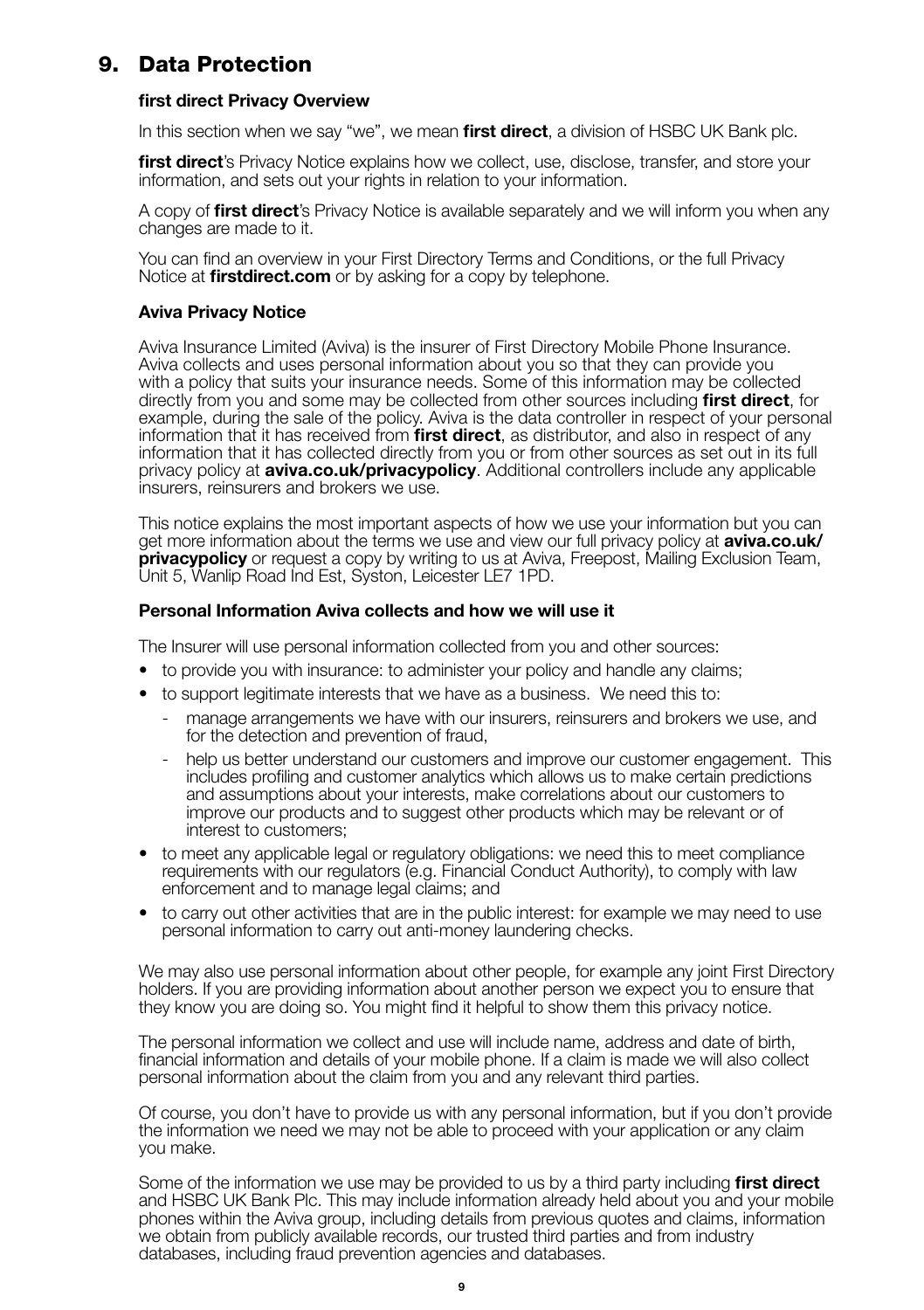#### **How we share your personal information with others**

We may share your personal information:

- with the Aviva group, our agents and third parties who provide services to us, **first direct**, HSBC UK Bank plc and other insurers (either directly or via those acting for the insurer such as loss adjusters or investigators) to help us administer our products and services;
- with regulatory bodies and law enforcement bodies, including the police, e.g. if we are required to do so to comply with a relevant legal or regulatory obligation;
- with other organisations including insurers, public bodies and the police (either directly or using shared databases) for fraud prevention and detection purposes for example the IMEI Blacklist following a successful claim for the theft or loss of the insured device; and
- with reinsurers who provide reinsurance services to Aviva and for each other in respect of risks underwritten by Aviva, with insurers who cover Aviva under its group insurance policies and with our brokers who arrange and manage such reinsurance and insurance arrangements. They will use your data to decide whether to provide reinsurance and insurance cover, arrange and manage such cover, assess and deal with reinsurance and insurance claims under such cover and to meet legal obligations. They will keep your data for the period necessary for these purposes and may need to disclose it to other companies within their group, their agents and third party service providers, law enforcement and regulatory bodies.

 Some of the organisations we share information with may be located outside of the European Economic Area ("EEA"). We'll always take steps to ensure that any transfer of information outside of Europe is carefully managed to protect your privacy rights. For more information on this please see our Privacy Policy or contact us.

#### **How long we keep your personal information for**

 We maintain a retention policy to ensure we only keep personal information for as long as we reasonably need it for the purposes explained in this notice. We need to keep information for the period necessary to administer your insurance and deal with claims and queries on your policy. We may also need to keep information after our relationship with you has ended, for example to ensure we have an accurate record in the event of any complaints or challenges, carry out relevant fraud checks, or where we are required to do so for legal, regulatory or tax purposes.

#### **Your rights**

 You have various rights in relation to your personal information, including the right to request access your personal information, correct any mistakes on our records, erase or restrict records where they are no longer required, object to use of personal information based on legitimate business interests, ask not to be subject to automated decision making if the decision produces legal or other significant effects on you, and data portability. For more details in relation to your rights, including how to exercise them, please see our full privacy policy or contact us. Our contact details are shown below.

#### **Contacting us**

 If you have any questions about how we use personal information, or if you want to exercise your rights stated above, please contact our Data Protection team by either emailing them at **dataprt@aviva.com** or writing to the Data Protection Officer, Level 5, Pitheavlis, Perth PH2 0NH.

 If you have a complaint or concern about how we use your personal information, please contact us in the first instance and we will attempt to resolve the issue as soon as possible. You also have the right to lodge a complaint with the Information Commissioners Office at any time.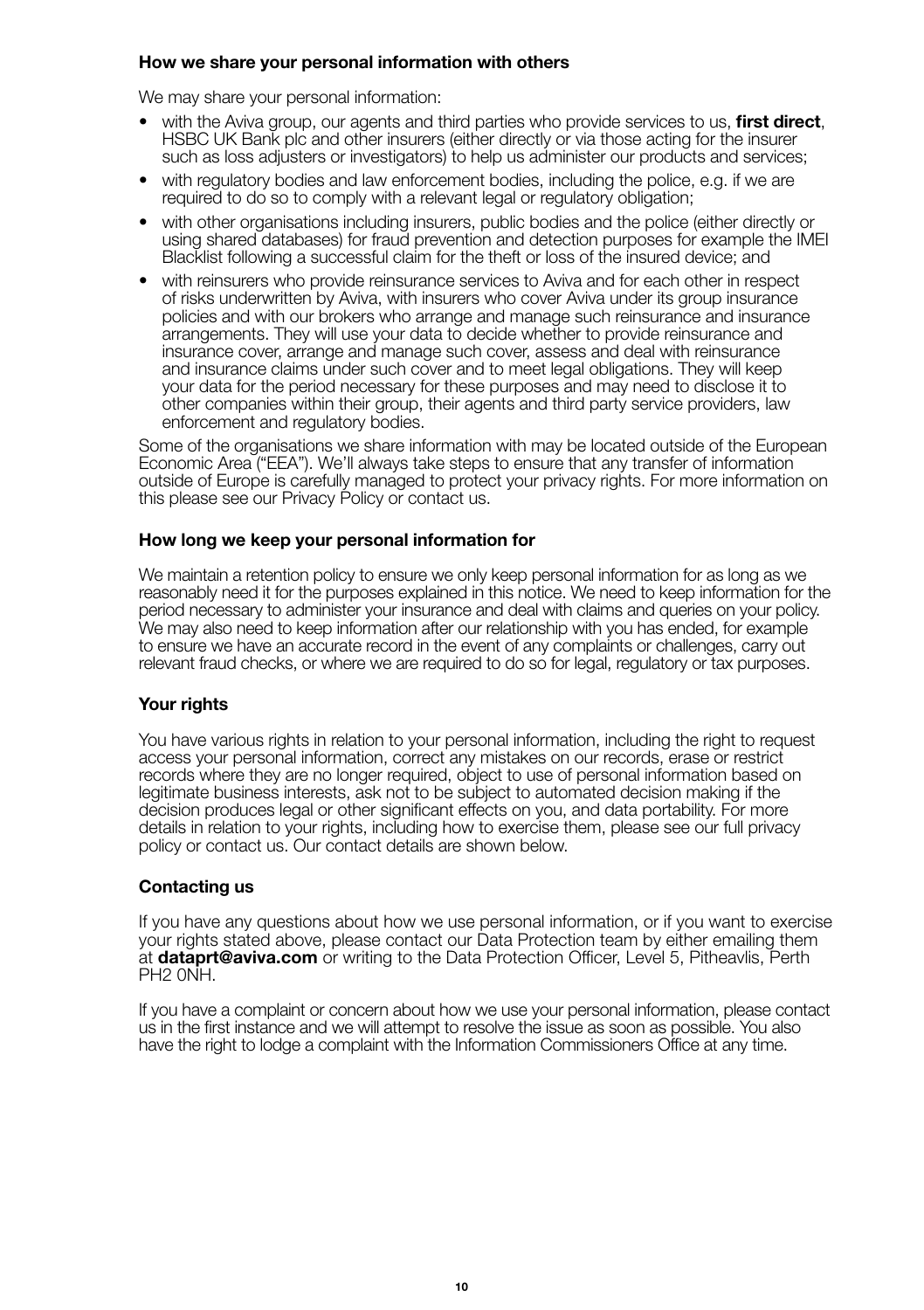## **10. Fraud**

 If you make a claim under this policy knowing the claim to be dishonest or intentionally exaggerated or fraudulent in any way, or if you give any false declaration or statement to support the claim, we will not pay the claim and we will pass details to **first direct** who may, at their discretion, close your First Directory. We reserve the right to tell the police about any dishonest claim. If we settle a claim that we subsequently discover to be fraudulent, we will take steps to recover our costs from you

#### **Fraud Prevention and Detection**

In order to prevent and detect fraud we may at any time:

- Share information about you with other organisations and public bodies including the police;
- Check and/or file your details with fraud prevention agencies and databases, and if you give us false or inaccurate information and we suspect fraud, we will record this. We can supply on request further details of the databases we access or contribute to. If you require further details please contact us at:

 First Directory Aviva Mobile Phone Insurance Aviva 8 Surrey Street **Norwich** NR1 3GG

We and other organisations may also search these agencies and databases to:

- Help make decisions about the provision and administration of insurance and related services for you and members of your household;
- Trace debtors or beneficiaries, recover debt, prevent fraud and to manage your accounts or insurance policies;
- Check your identity to prevent money laundering, unless you give us other satisfactory proof of identity.